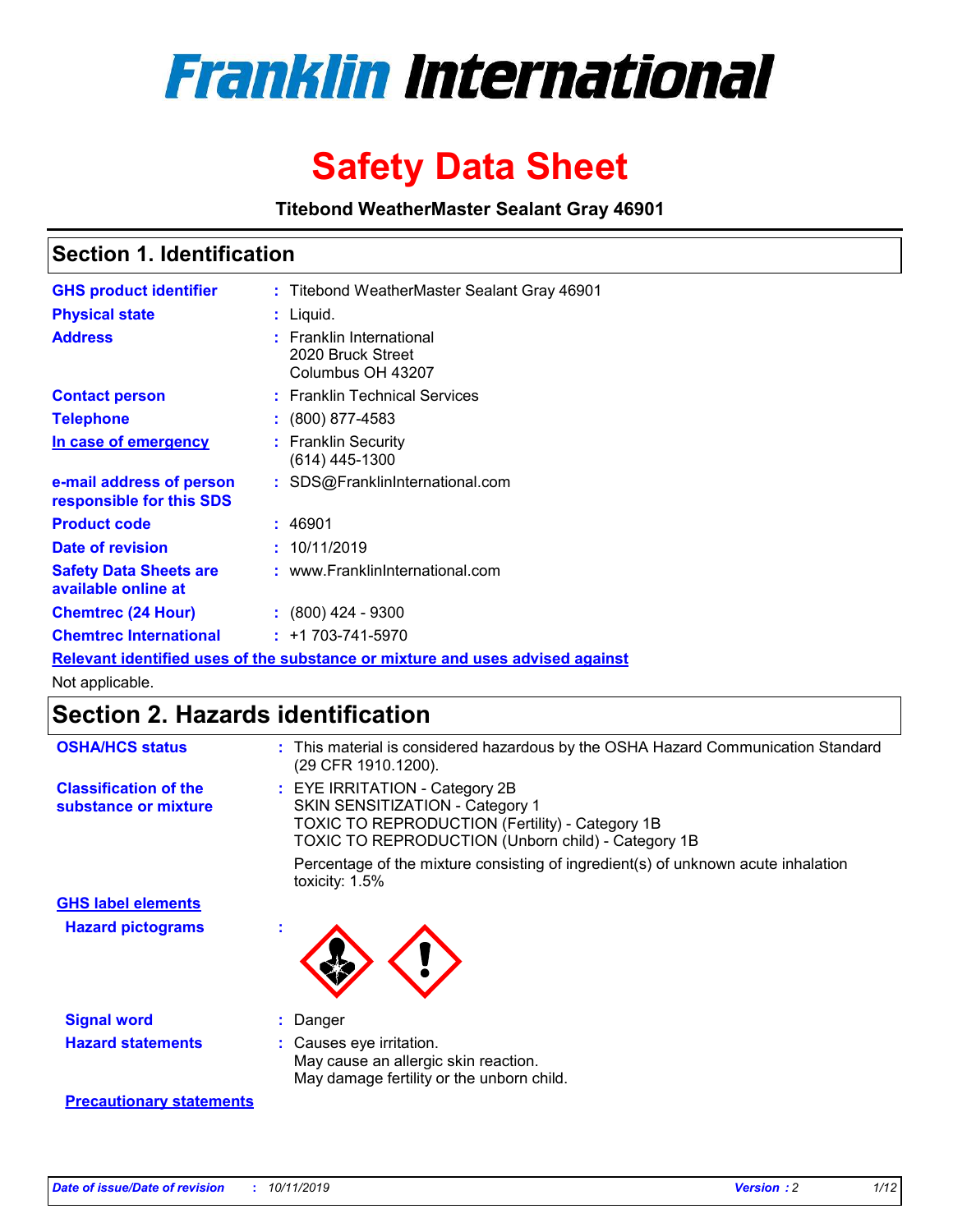### **Section 2. Hazards identification**

| <b>Prevention</b>                          | : Obtain special instructions before use. Do not handle until all safety precautions have<br>been read and understood. Wear protective gloves. Wear eye or face protection.<br>Wear protective clothing. Avoid breathing vapor. Wash hands thoroughly after handling.<br>Contaminated work clothing must not be allowed out of the workplace.                                                        |
|--------------------------------------------|------------------------------------------------------------------------------------------------------------------------------------------------------------------------------------------------------------------------------------------------------------------------------------------------------------------------------------------------------------------------------------------------------|
| <b>Response</b>                            | : IF exposed or concerned: Get medical attention. IF ON SKIN: Wash with plenty of<br>soap and water. Wash contaminated clothing before reuse. If skin irritation or rash<br>occurs: Get medical attention. IF IN EYES: Rinse cautiously with water for several<br>minutes. Remove contact lenses, if present and easy to do. Continue rinsing. If eye<br>irritation persists: Get medical attention. |
| <b>Storage</b>                             | : Store locked up.                                                                                                                                                                                                                                                                                                                                                                                   |
| <b>Disposal</b>                            | : Dispose of contents and container in accordance with all local, regional, national and<br>international regulations.                                                                                                                                                                                                                                                                               |
| <b>Hazards not otherwise</b><br>classified | : Product generates methanol during cure.                                                                                                                                                                                                                                                                                                                                                            |
|                                            |                                                                                                                                                                                                                                                                                                                                                                                                      |

### **Section 3. Composition/information on ingredients**

| <b>Substance/mixture</b><br>Mixture                  |               |                     |
|------------------------------------------------------|---------------|---------------------|
| <b>Ingredient name</b>                               | $\frac{9}{6}$ | <b>CAS number</b>   |
| 3-aminopropyltriethoxysilane<br>Dibutyltin dilaurate | ≤3<br>$≤0.3$  | 919-30-2<br>77-58-7 |

Any concentration shown as a range is to protect confidentiality or is due to batch variation.

**There are no additional ingredients present which, within the current knowledge of the supplier and in the concentrations applicable, are classified as hazardous to health or the environment and hence require reporting in this section.**

**Occupational exposure limits, if available, are listed in Section 8.**

### **Section 4. First aid measures**

| <b>Description of necessary first aid measures</b> |                                                                                                                                                                                                                                                                                                                                                                                                                                                                                                                                                                                                                                                                                                                                                                           |
|----------------------------------------------------|---------------------------------------------------------------------------------------------------------------------------------------------------------------------------------------------------------------------------------------------------------------------------------------------------------------------------------------------------------------------------------------------------------------------------------------------------------------------------------------------------------------------------------------------------------------------------------------------------------------------------------------------------------------------------------------------------------------------------------------------------------------------------|
| <b>Eye contact</b>                                 | : Immediately flush eyes with plenty of water, occasionally lifting the upper and lower<br>eyelids. Check for and remove any contact lenses. Continue to rinse for at least 10<br>minutes. If irritation persists, get medical attention.                                                                                                                                                                                                                                                                                                                                                                                                                                                                                                                                 |
| <b>Inhalation</b>                                  | : Remove victim to fresh air and keep at rest in a position comfortable for breathing. If<br>not breathing, if breathing is irregular or if respiratory arrest occurs, provide artificial<br>respiration or oxygen by trained personnel. It may be dangerous to the person providing<br>aid to give mouth-to-mouth resuscitation. Get medical attention. If unconscious, place<br>in recovery position and get medical attention immediately. Maintain an open airway.<br>Loosen tight clothing such as a collar, tie, belt or waistband. In case of inhalation of<br>decomposition products in a fire, symptoms may be delayed. The exposed person may<br>need to be kept under medical surveillance for 48 hours.                                                       |
| <b>Skin contact</b>                                | : Wash with plenty of soap and water. Remove contaminated clothing and shoes. Wash<br>contaminated clothing thoroughly with water before removing it, or wear gloves.<br>Continue to rinse for at least 10 minutes. Get medical attention. In the event of any<br>complaints or symptoms, avoid further exposure. Wash clothing before reuse. Clean<br>shoes thoroughly before reuse.                                                                                                                                                                                                                                                                                                                                                                                     |
| <b>Ingestion</b>                                   | : Wash out mouth with water. Remove dentures if any. Remove victim to fresh air and<br>keep at rest in a position comfortable for breathing. If material has been swallowed and<br>the exposed person is conscious, give small quantities of water to drink. Stop if the<br>exposed person feels sick as vomiting may be dangerous. Do not induce vomiting<br>unless directed to do so by medical personnel. If vomiting occurs, the head should be<br>kept low so that vomit does not enter the lungs. Get medical attention. Never give<br>anything by mouth to an unconscious person. If unconscious, place in recovery position<br>and get medical attention immediately. Maintain an open airway. Loosen tight clothing<br>such as a collar, tie, belt or waistband. |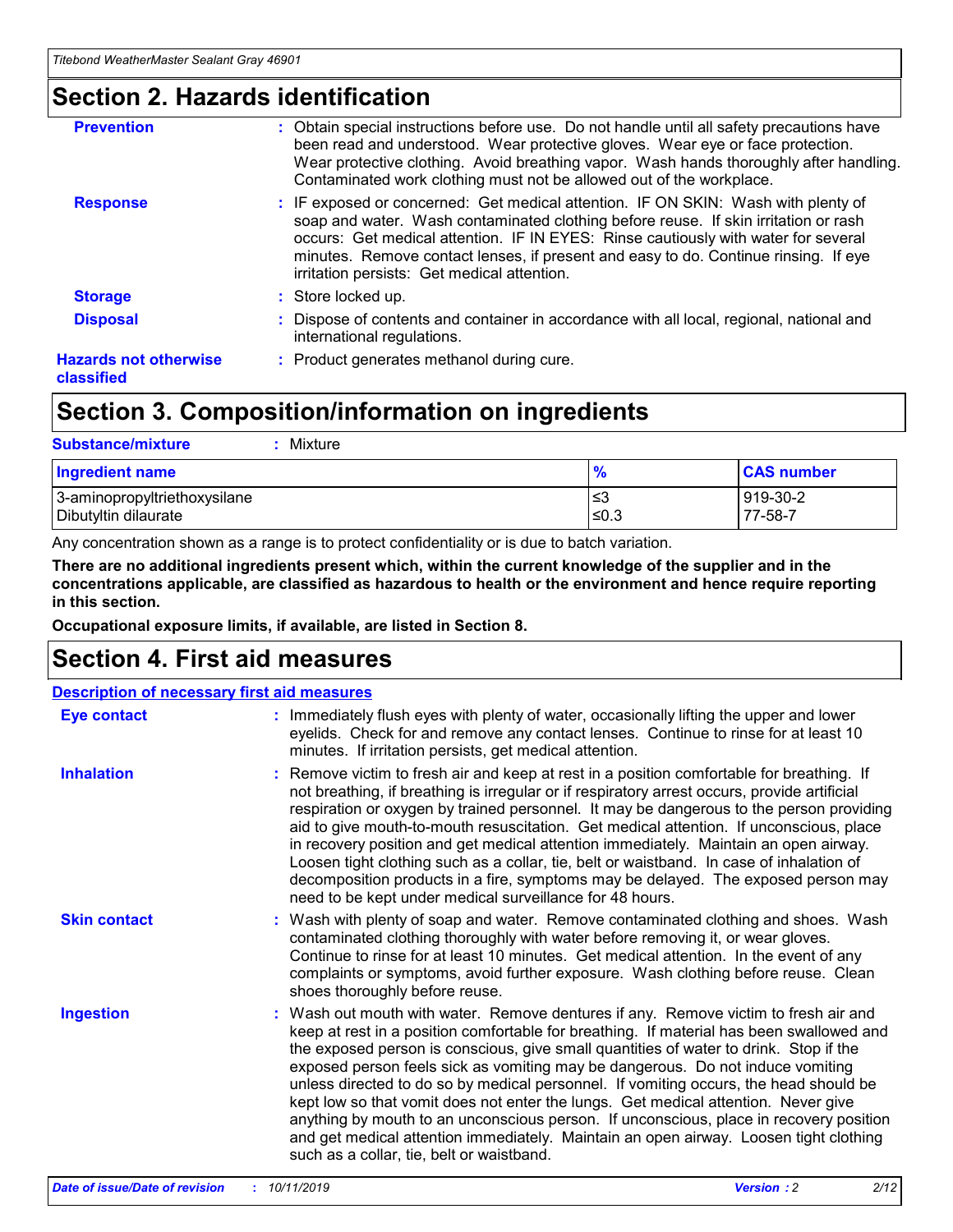## **Section 4. First aid measures**

| Most important symptoms/effects, acute and delayed |  |                                                                                                                                                                                                                                                                                                                                                                                                                 |
|----------------------------------------------------|--|-----------------------------------------------------------------------------------------------------------------------------------------------------------------------------------------------------------------------------------------------------------------------------------------------------------------------------------------------------------------------------------------------------------------|
| <b>Potential acute health effects</b>              |  |                                                                                                                                                                                                                                                                                                                                                                                                                 |
| <b>Eye contact</b>                                 |  | : May cause eye irritation.                                                                                                                                                                                                                                                                                                                                                                                     |
| <b>Inhalation</b>                                  |  | : No known significant effects or critical hazards.                                                                                                                                                                                                                                                                                                                                                             |
| <b>Skin contact</b>                                |  | : May cause skin irritation.                                                                                                                                                                                                                                                                                                                                                                                    |
| <b>Ingestion</b>                                   |  | : No known significant effects or critical hazards.                                                                                                                                                                                                                                                                                                                                                             |
| <b>Over-exposure signs/symptoms</b>                |  |                                                                                                                                                                                                                                                                                                                                                                                                                 |
| <b>Eye contact</b>                                 |  | : Adverse symptoms may include the following:<br>irritation<br>watering<br>redness                                                                                                                                                                                                                                                                                                                              |
| <b>Inhalation</b>                                  |  | : Adverse symptoms may include the following:<br>reduced fetal weight<br>increase in fetal deaths<br>skeletal malformations                                                                                                                                                                                                                                                                                     |
| <b>Skin contact</b>                                |  | : Adverse symptoms may include the following:<br>irritation<br>redness<br>reduced fetal weight<br>increase in fetal deaths<br>skeletal malformations                                                                                                                                                                                                                                                            |
| <b>Ingestion</b>                                   |  | : Adverse symptoms may include the following:<br>reduced fetal weight<br>increase in fetal deaths<br>skeletal malformations                                                                                                                                                                                                                                                                                     |
|                                                    |  | <b>Indication of immediate medical attention and special treatment needed, if necessary</b>                                                                                                                                                                                                                                                                                                                     |
| <b>Notes to physician</b>                          |  | : In case of inhalation of decomposition products in a fire, symptoms may be delayed.<br>The exposed person may need to be kept under medical surveillance for 48 hours.                                                                                                                                                                                                                                        |
| <b>Specific treatments</b>                         |  | : No specific treatment.                                                                                                                                                                                                                                                                                                                                                                                        |
| <b>Protection of first-aiders</b>                  |  | : No action shall be taken involving any personal risk or without suitable training. If it is<br>suspected that fumes are still present, the rescuer should wear an appropriate mask or<br>self-contained breathing apparatus. It may be dangerous to the person providing aid to<br>give mouth-to-mouth resuscitation. Wash contaminated clothing thoroughly with water<br>before removing it, or wear gloves. |

**See toxicological information (Section 11)**

### **Section 5. Fire-fighting measures**

| <b>Extinguishing media</b>                             |                                                                                                                                                                                                     |
|--------------------------------------------------------|-----------------------------------------------------------------------------------------------------------------------------------------------------------------------------------------------------|
| <b>Suitable extinguishing</b><br>media                 | : Use an extinguishing agent suitable for the surrounding fire.                                                                                                                                     |
| <b>Unsuitable extinguishing</b><br>media               | : None known.                                                                                                                                                                                       |
| <b>Specific hazards arising</b><br>from the chemical   | : In a fire or if heated, a pressure increase will occur and the container may burst.                                                                                                               |
| <b>Hazardous thermal</b><br>decomposition products     | : Decomposition products may include the following materials:<br>carbon dioxide<br>carbon monoxide<br>nitrogen oxides<br>metal oxide/oxides                                                         |
| <b>Special protective actions</b><br>for fire-fighters | : Promptly isolate the scene by removing all persons from the vicinity of the incident if<br>there is a fire. No action shall be taken involving any personal risk or without suitable<br>training. |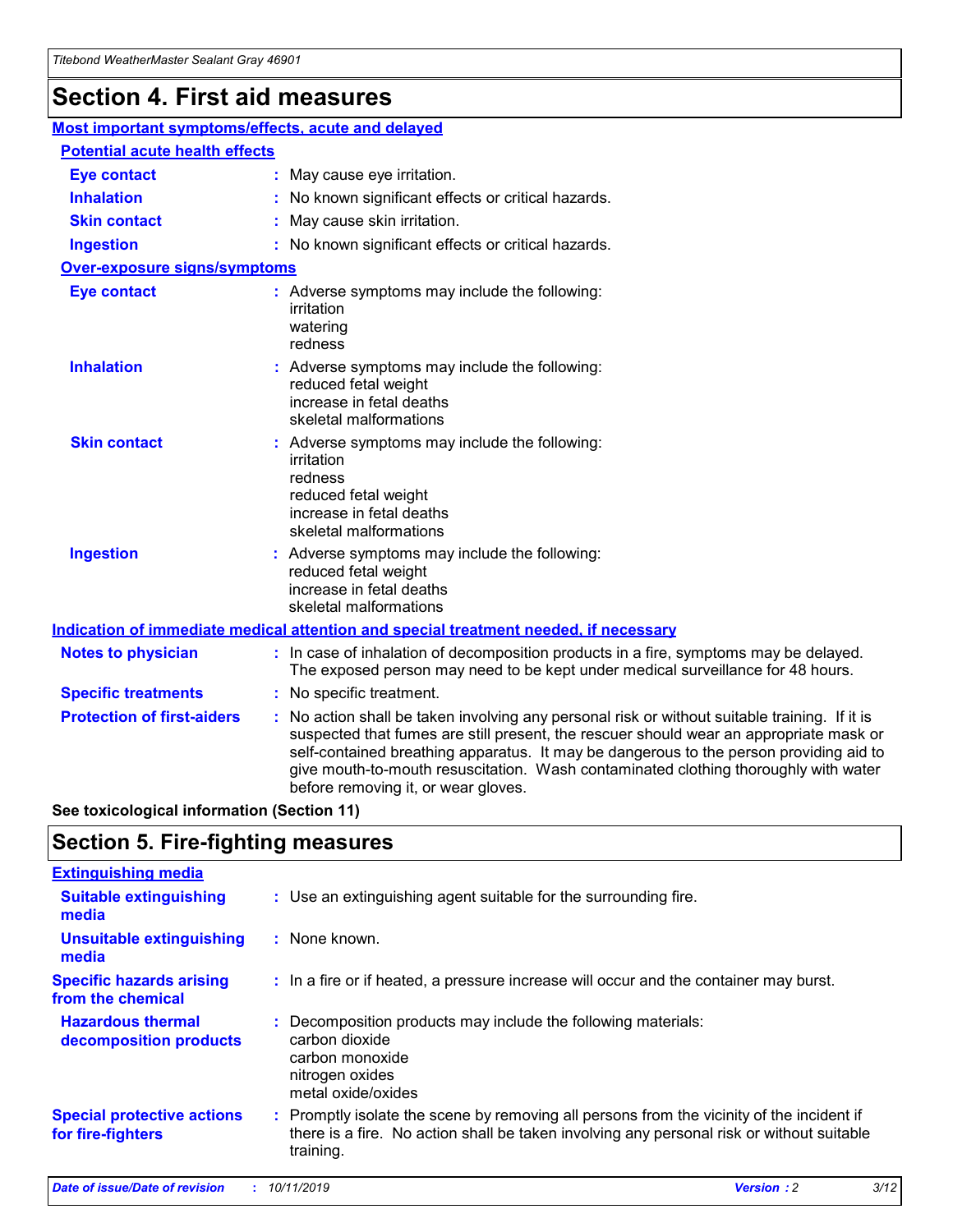### **Section 5. Fire-fighting measures**

**Special protective equipment for fire-fighters** Fire-fighters should wear appropriate protective equipment and self-contained breathing **:** apparatus (SCBA) with a full face-piece operated in positive pressure mode.

### **Section 6. Accidental release measures**

#### **Personal precautions, protective equipment and emergency procedures**

| For non-emergency<br>personnel                               | : No action shall be taken involving any personal risk or without suitable training.<br>Evacuate surrounding areas. Keep unnecessary and unprotected personnel from<br>entering. Do not touch or walk through spilled material. Avoid breathing vapor or mist.<br>Provide adequate ventilation. Wear appropriate respirator when ventilation is<br>inadequate. Put on appropriate personal protective equipment.                                                                                                                                                                                                                                                                                             |
|--------------------------------------------------------------|--------------------------------------------------------------------------------------------------------------------------------------------------------------------------------------------------------------------------------------------------------------------------------------------------------------------------------------------------------------------------------------------------------------------------------------------------------------------------------------------------------------------------------------------------------------------------------------------------------------------------------------------------------------------------------------------------------------|
|                                                              | For emergency responders : If specialized clothing is required to deal with the spillage, take note of any information in<br>Section 8 on suitable and unsuitable materials. See also the information in "For non-<br>emergency personnel".                                                                                                                                                                                                                                                                                                                                                                                                                                                                  |
| <b>Environmental precautions</b>                             | : Avoid dispersal of spilled material and runoff and contact with soil, waterways, drains<br>and sewers. Inform the relevant authorities if the product has caused environmental<br>pollution (sewers, waterways, soil or air).                                                                                                                                                                                                                                                                                                                                                                                                                                                                              |
| <b>Methods and materials for containment and cleaning up</b> |                                                                                                                                                                                                                                                                                                                                                                                                                                                                                                                                                                                                                                                                                                              |
| <b>Small spill</b>                                           | : Stop leak if without risk. Move containers from spill area. Dilute with water and mop up<br>if water-soluble. Alternatively, or if water-insoluble, absorb with an inert dry material and<br>place in an appropriate waste disposal container. Dispose of via a licensed waste<br>disposal contractor.                                                                                                                                                                                                                                                                                                                                                                                                     |
| <b>Large spill</b>                                           | : Stop leak if without risk. Move containers from spill area. Approach release from<br>upwind. Prevent entry into sewers, water courses, basements or confined areas. Wash<br>spillages into an effluent treatment plant or proceed as follows. Contain and collect<br>spillage with non-combustible, absorbent material e.g. sand, earth, vermiculite or<br>diatomaceous earth and place in container for disposal according to local regulations<br>(see Section 13). Dispose of via a licensed waste disposal contractor. Contaminated<br>absorbent material may pose the same hazard as the spilled product. Note: see<br>Section 1 for emergency contact information and Section 13 for waste disposal. |

### **Section 7. Handling and storage**

| <b>Precautions for safe handling</b>                                             |                                                                                                                                                                                                                                                                                                                                                                                                                                                                                                                                                                                                                                                                                                                                                                                                                                                  |
|----------------------------------------------------------------------------------|--------------------------------------------------------------------------------------------------------------------------------------------------------------------------------------------------------------------------------------------------------------------------------------------------------------------------------------------------------------------------------------------------------------------------------------------------------------------------------------------------------------------------------------------------------------------------------------------------------------------------------------------------------------------------------------------------------------------------------------------------------------------------------------------------------------------------------------------------|
| <b>Protective measures</b>                                                       | : Put on appropriate personal protective equipment (see Section 8). Persons with a<br>history of skin sensitization problems should not be employed in any process in which<br>this product is used. Avoid exposure - obtain special instructions before use. Avoid<br>exposure during pregnancy. Do not handle until all safety precautions have been read<br>and understood. Do not get in eyes or on skin or clothing. Do not ingest. Avoid<br>breathing vapor or mist. If during normal use the material presents a respiratory hazard,<br>use only with adequate ventilation or wear appropriate respirator. Keep in the original<br>container or an approved alternative made from a compatible material, kept tightly<br>closed when not in use. Empty containers retain product residue and can be hazardous.<br>Do not reuse container. |
| <b>Advice on general</b><br>occupational hygiene                                 | : Eating, drinking and smoking should be prohibited in areas where this material is<br>handled, stored and processed. Workers should wash hands and face before eating,<br>drinking and smoking. Remove contaminated clothing and protective equipment before<br>entering eating areas. See also Section 8 for additional information on hygiene<br>measures.                                                                                                                                                                                                                                                                                                                                                                                                                                                                                    |
| <b>Conditions for safe storage,</b><br>including any<br><b>incompatibilities</b> | : Store between the following temperatures: 0 to 120 $\degree$ C (32 to 248 $\degree$ F). Store in<br>accordance with local regulations. Store in original container protected from direct<br>sunlight in a dry, cool and well-ventilated area, away from incompatible materials (see<br>Section 10) and food and drink. Store locked up. Keep container tightly closed and<br>sealed until ready for use. Containers that have been opened must be carefully<br>resealed and kept upright to prevent leakage. Do not store in unlabeled containers.<br>Use appropriate containment to avoid environmental contamination. See Section 10 for<br>incompatible materials before handling or use.                                                                                                                                                   |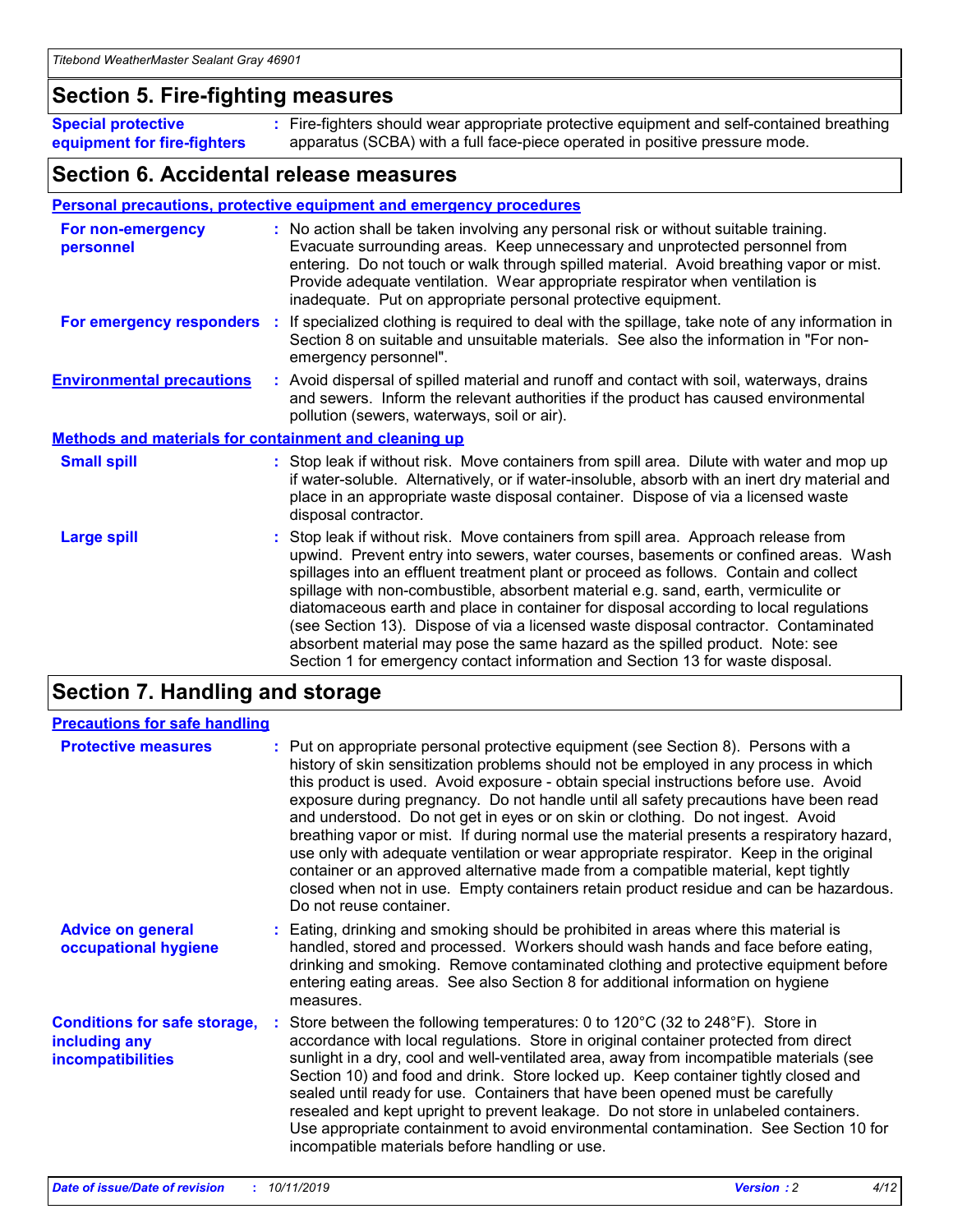## **Section 8. Exposure controls/personal protection**

#### **Control parameters**

#### **Occupational exposure limits**

| <b>Ingredient name</b>                               |    |                        | <b>Exposure limits</b>                                                                                                                                                                                                                                                                                                                                                                                                                                                                                                                                                                                                 |
|------------------------------------------------------|----|------------------------|------------------------------------------------------------------------------------------------------------------------------------------------------------------------------------------------------------------------------------------------------------------------------------------------------------------------------------------------------------------------------------------------------------------------------------------------------------------------------------------------------------------------------------------------------------------------------------------------------------------------|
| 3-aminopropyltriethoxysilane<br>Dibutyltin dilaurate |    |                        | None.<br>ACGIH TLV (United States, 3/2019). Absorbed through skin.<br>Notes: as Sn<br>TWA: 0.1 mg/m <sup>3</sup> , (as Sn) 8 hours.<br>STEL: 0.2 mg/m <sup>3</sup> , (as Sn) 15 minutes.<br>NIOSH REL (United States, 10/2016). Absorbed through skin.<br>Notes: as Sn<br>TWA: 0.1 mg/m <sup>3</sup> , (as Sn) 10 hours.<br>OSHA PEL (United States, 5/2018). Notes: as Sn<br>TWA: $0.1 \text{ mg/m}^3$ , (as Sn) 8 hours.<br>OSHA PEL 1989 (United States, 3/1989). Absorbed through skin.<br>Notes: measured as Sn<br>TWA: 0.1 mg/m <sup>3</sup> , (measured as Sn) 8 hours. Form: Organic                           |
| <b>Appropriate engineering</b><br>controls           |    |                        | : If user operations generate dust, fumes, gas, vapor or mist, use process enclosures,<br>local exhaust ventilation or other engineering controls to keep worker exposure to<br>airborne contaminants below any recommended or statutory limits.                                                                                                                                                                                                                                                                                                                                                                       |
| <b>Environmental exposure</b><br><b>controls</b>     |    |                        | Emissions from ventilation or work process equipment should be checked to ensure<br>they comply with the requirements of environmental protection legislation. In some<br>cases, fume scrubbers, filters or engineering modifications to the process equipment<br>will be necessary to reduce emissions to acceptable levels.                                                                                                                                                                                                                                                                                          |
| <b>Individual protection measures</b>                |    |                        |                                                                                                                                                                                                                                                                                                                                                                                                                                                                                                                                                                                                                        |
| <b>Hygiene measures</b>                              |    |                        | : Wash hands, forearms and face thoroughly after handling chemical products, before<br>eating, smoking and using the lavatory and at the end of the working period.<br>Appropriate techniques should be used to remove potentially contaminated clothing.<br>Contaminated work clothing should not be allowed out of the workplace. Wash<br>contaminated clothing before reusing. Ensure that eyewash stations and safety<br>showers are close to the workstation location.                                                                                                                                            |
| <b>Eye/face protection</b>                           |    |                        | : Safety eyewear complying with an approved standard should be used when a risk<br>assessment indicates this is necessary to avoid exposure to liquid splashes, mists,<br>gases or dusts. If contact is possible, the following protection should be worn, unless<br>the assessment indicates a higher degree of protection: chemical splash goggles.                                                                                                                                                                                                                                                                  |
| <b>Skin protection</b>                               |    |                        |                                                                                                                                                                                                                                                                                                                                                                                                                                                                                                                                                                                                                        |
| <b>Hand protection</b>                               |    |                        | : Chemical-resistant, impervious gloves complying with an approved standard should be<br>worn at all times when handling chemical products if a risk assessment indicates this is<br>necessary. Considering the parameters specified by the glove manufacturer, check<br>during use that the gloves are still retaining their protective properties. It should be<br>noted that the time to breakthrough for any glove material may be different for different<br>glove manufacturers. In the case of mixtures, consisting of several substances, the<br>protection time of the gloves cannot be accurately estimated. |
| <b>Body protection</b>                               |    | handling this product. | Personal protective equipment for the body should be selected based on the task being<br>performed and the risks involved and should be approved by a specialist before                                                                                                                                                                                                                                                                                                                                                                                                                                                |
| <b>Other skin protection</b>                         |    |                        | : Appropriate footwear and any additional skin protection measures should be selected<br>based on the task being performed and the risks involved and should be approved by a<br>specialist before handling this product.                                                                                                                                                                                                                                                                                                                                                                                              |
| <b>Respiratory protection</b>                        | ÷. | aspects of use.        | Based on the hazard and potential for exposure, select a respirator that meets the<br>appropriate standard or certification. Respirators must be used according to a<br>respiratory protection program to ensure proper fitting, training, and other important                                                                                                                                                                                                                                                                                                                                                         |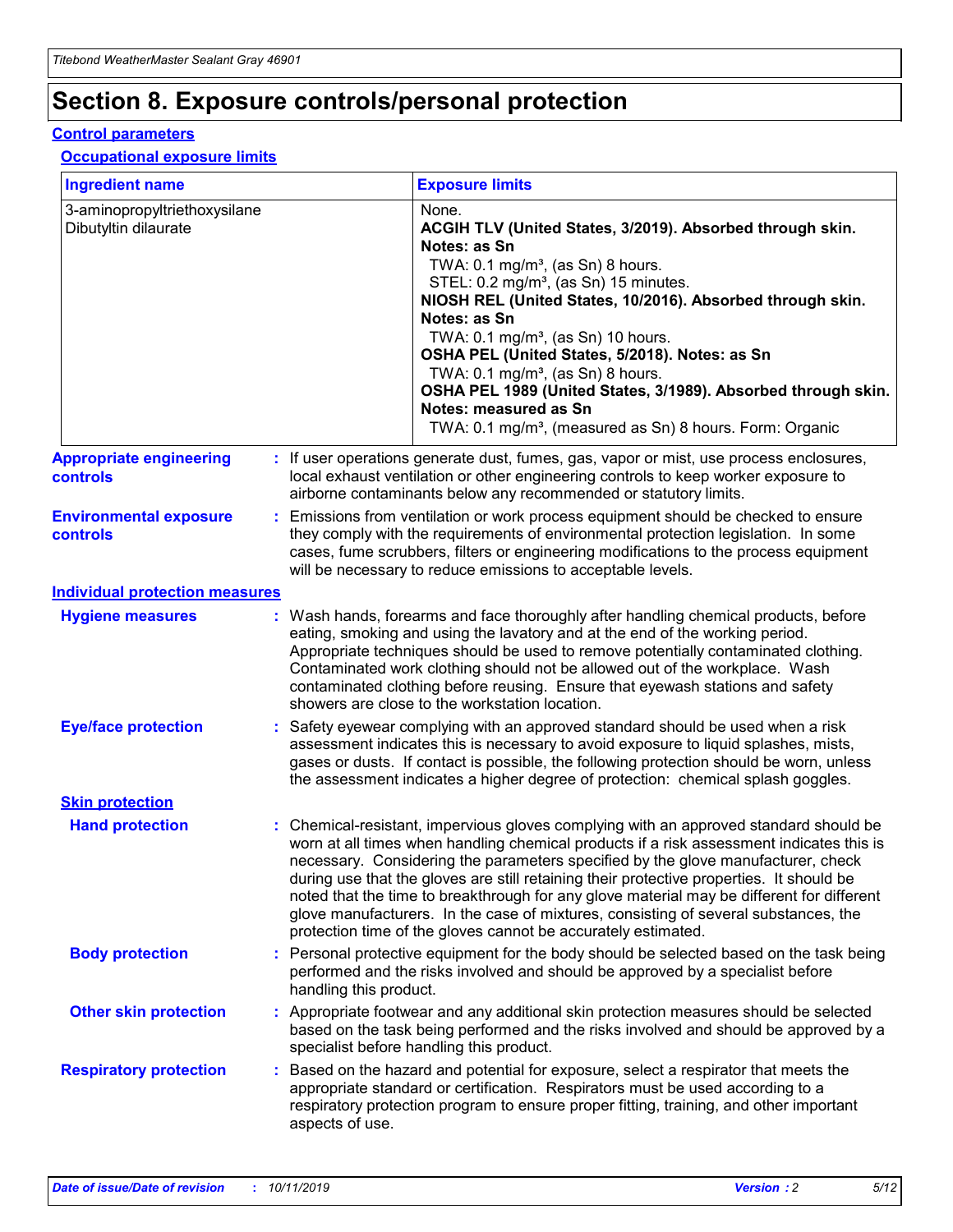### **Section 9. Physical and chemical properties**

#### **Appearance**

| <b>Physical state</b>                                  | : Liquid. [Paste.]                                                |
|--------------------------------------------------------|-------------------------------------------------------------------|
| <b>Color</b>                                           | Gray.                                                             |
| Odor                                                   | None [Slight]                                                     |
| <b>Odor threshold</b>                                  | $:$ Not available.                                                |
| рH                                                     | : Not applicable.                                                 |
| <b>Melting point</b>                                   | : Not available.                                                  |
| <b>Boiling point</b>                                   | : $>100^{\circ}$ C ( $>212^{\circ}$ F)                            |
| <b>Flash point</b>                                     | : Closed cup: $>200^{\circ}$ C ( $>392^{\circ}$ F) [Setaflash.]   |
| <b>Evaporation rate</b>                                | $:$ <1 (butyl acetate = 1)                                        |
| <b>Flammability (solid, gas)</b>                       | : Not available.                                                  |
| <b>Lower and upper explosive</b><br>(flammable) limits | : Not available.                                                  |
|                                                        | : 0 g/l                                                           |
| <b>VOC (less water, less</b><br>exempt solvents)       |                                                                   |
| <b>Volatility</b>                                      | $: 0\%$ (w/w)                                                     |
| <b>Vapor density</b>                                   | : Not available.                                                  |
| <b>Relative density</b>                                | : 1.4329                                                          |
| <b>Solubility</b>                                      | : Insoluble in the following materials: cold water and hot water. |
| <b>Solubility in water</b>                             | : Not available.                                                  |
| <b>Partition coefficient: n-</b><br>octanol/water      | $:$ Not available.                                                |
| <b>Auto-ignition temperature</b>                       | : Not available.                                                  |
| <b>Decomposition temperature</b>                       | : Not available.                                                  |

### **Section 10. Stability and reactivity**

| <b>Reactivity</b>                            |    | : No specific test data related to reactivity available for this product or its ingredients.            |
|----------------------------------------------|----|---------------------------------------------------------------------------------------------------------|
| <b>Chemical stability</b>                    |    | : The product is stable.                                                                                |
| <b>Possibility of hazardous</b><br>reactions |    | : Under normal conditions of storage and use, hazardous reactions will not occur.                       |
| <b>Conditions to avoid</b>                   |    | : No specific data.                                                                                     |
| <b>Incompatible materials</b>                | ٠. | No specific data.                                                                                       |
| <b>Hazardous decomposition</b><br>products   | ÷. | Under normal conditions of storage and use, hazardous decomposition products should<br>not be produced. |

### **Section 11. Toxicological information**

### **Information on toxicological effects**

#### **Acute toxicity**

| <b>Product/ingredient name</b> | <b>Result</b>           | <b>Species</b> | <b>Dose</b>                | <b>Exposure</b> |
|--------------------------------|-------------------------|----------------|----------------------------|-----------------|
| 3-aminopropyltriethoxysilane   | <b>ILD50 Dermal</b>     | Rabbit         | 4.29 g/kg                  |                 |
| Dibutyltin dilaurate           | ILD50 Oral<br>LD50 Oral | Rat<br>Rat     | $1.57$ g/kg<br>175 $mg/kg$ |                 |
|                                |                         |                |                            |                 |

**Irritation/Corrosion**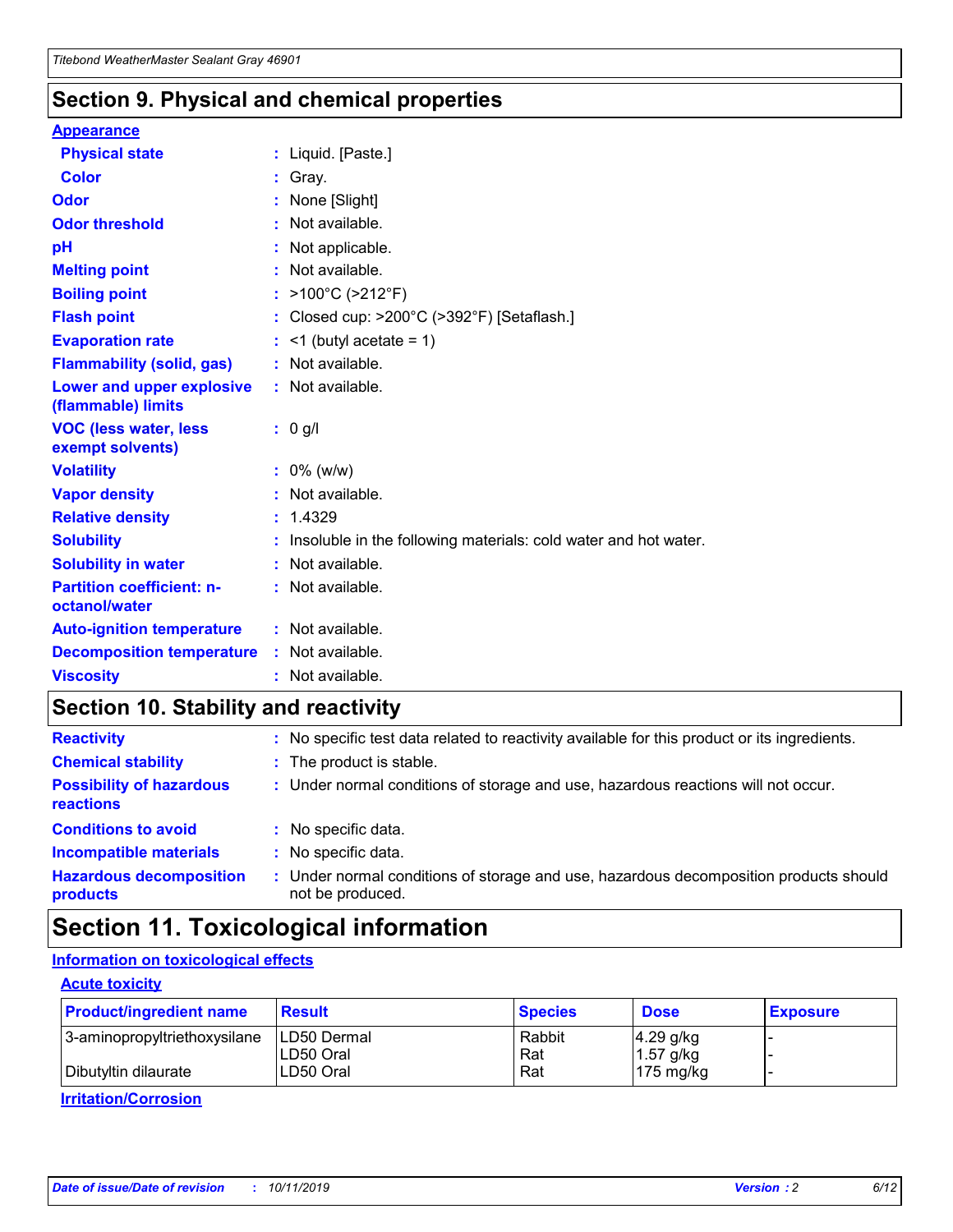## **Section 11. Toxicological information**

| <b>Product/ingredient name</b> | <b>Result</b>                 | <b>Species</b> | <b>Score</b> | <b>Exposure</b>           | <b>Observation</b> |
|--------------------------------|-------------------------------|----------------|--------------|---------------------------|--------------------|
| 3-aminopropyltriethoxysilane   | Eyes - Mild irritant          | Rabbit         |              | $100 \text{ mg}$          |                    |
|                                | Eyes - Severe irritant        | Rabbit         |              | 24 hours 750              |                    |
|                                |                               |                |              | ug                        |                    |
|                                | <b>Skin - Severe irritant</b> | Rabbit         |              | 24 hours 5                | -                  |
| Dibutyltin dilaurate           | Eyes - Moderate irritant      | Rabbit         |              | mq<br><b>24 hours 100</b> |                    |
|                                |                               |                |              | mg                        |                    |
|                                | Skin - Severe irritant        | Rabbit         |              | 500 mg                    |                    |

#### **Sensitization**

Not available.

#### **Mutagenicity**

Not available.

#### **Carcinogenicity**

Not available.

#### **Reproductive toxicity**

Not available.

#### **Teratogenicity**

Not available.

#### **Specific target organ toxicity (single exposure)**

Not available.

#### **Specific target organ toxicity (repeated exposure)**

| <b>Name</b>                                                                  |                                                                                                                             | <b>Category</b> | <b>Route of</b><br>exposure  | <b>Target organs</b> |
|------------------------------------------------------------------------------|-----------------------------------------------------------------------------------------------------------------------------|-----------------|------------------------------|----------------------|
| Dibutyltin dilaurate                                                         |                                                                                                                             | Category 1      | $\qquad \qquad \blacksquare$ | respiratory system   |
| <b>Aspiration hazard</b><br>Not available.                                   |                                                                                                                             |                 |                              |                      |
| <b>Information on the likely</b><br>routes of exposure                       | : Not available.                                                                                                            |                 |                              |                      |
| <b>Potential acute health effects</b>                                        |                                                                                                                             |                 |                              |                      |
| <b>Eye contact</b>                                                           | : May cause eye irritation.                                                                                                 |                 |                              |                      |
| <b>Inhalation</b>                                                            | : No known significant effects or critical hazards.                                                                         |                 |                              |                      |
| <b>Skin contact</b>                                                          | : May cause skin irritation.                                                                                                |                 |                              |                      |
| <b>Ingestion</b>                                                             | : No known significant effects or critical hazards.                                                                         |                 |                              |                      |
| Symptoms related to the physical, chemical and toxicological characteristics |                                                                                                                             |                 |                              |                      |
| <b>Eye contact</b>                                                           | : Adverse symptoms may include the following:<br>irritation<br>watering<br>redness                                          |                 |                              |                      |
| <b>Inhalation</b>                                                            | : Adverse symptoms may include the following:<br>reduced fetal weight<br>increase in fetal deaths<br>skeletal malformations |                 |                              |                      |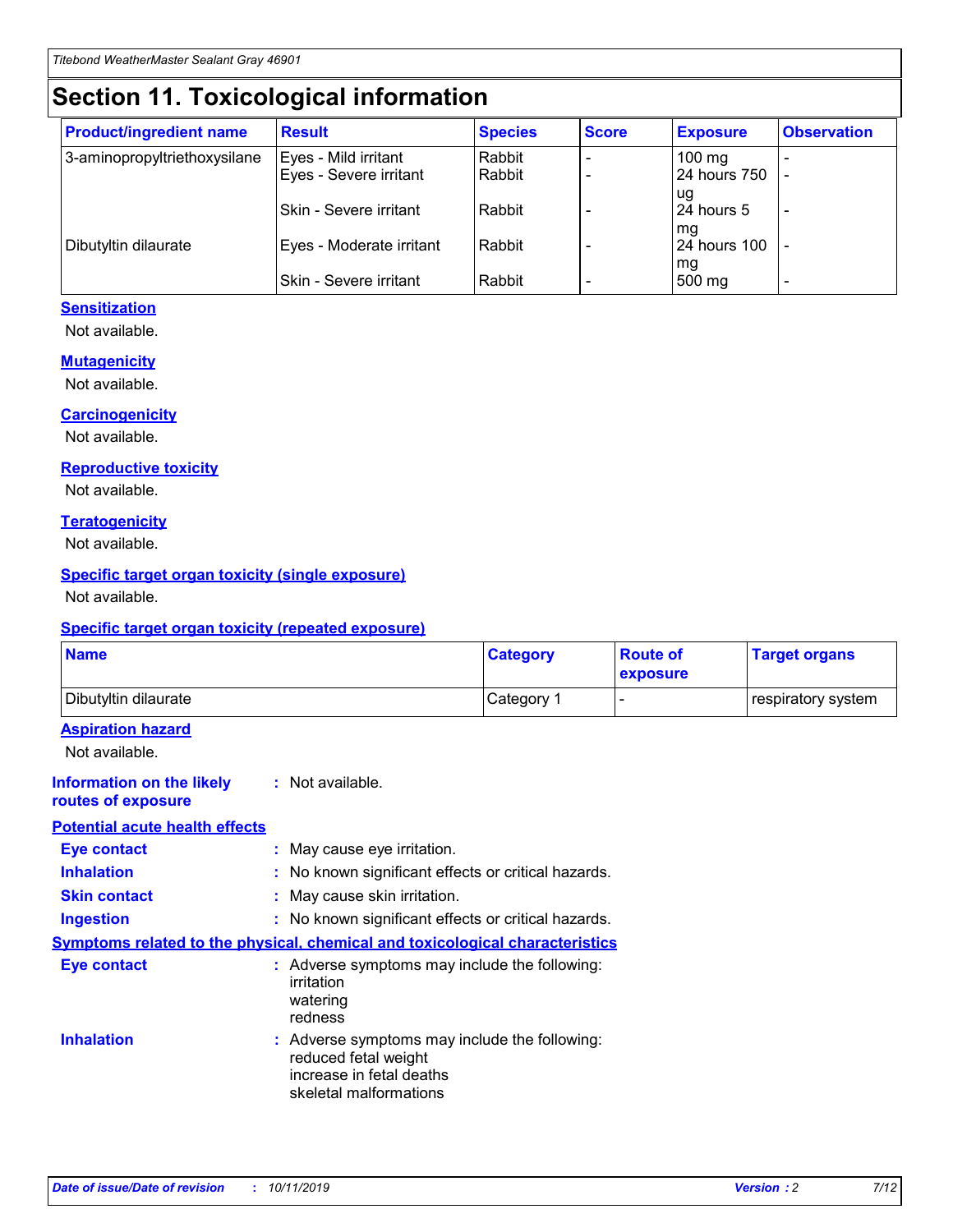## **Section 11. Toxicological information**

| <b>Skin contact</b>                     | : Adverse symptoms may include the following:<br>irritation<br>redness<br>reduced fetal weight<br>increase in fetal deaths<br>skeletal malformations |
|-----------------------------------------|------------------------------------------------------------------------------------------------------------------------------------------------------|
| <b>Ingestion</b>                        | : Adverse symptoms may include the following:<br>reduced fetal weight<br>increase in fetal deaths<br>skeletal malformations                          |
|                                         | Delayed and immediate effects and also chronic effects from short and long term exposure                                                             |
| <b>Short term exposure</b>              |                                                                                                                                                      |
| <b>Potential immediate</b><br>effects   | : Not available.                                                                                                                                     |
| <b>Potential delayed effects</b>        | : Not available.                                                                                                                                     |
| <b>Long term exposure</b>               |                                                                                                                                                      |
| <b>Potential immediate</b><br>effects   | : Not available.                                                                                                                                     |
| <b>Potential delayed effects</b>        | : Not available.                                                                                                                                     |
| <b>Potential chronic health effects</b> |                                                                                                                                                      |
| Not available.                          |                                                                                                                                                      |
| <b>General</b>                          | : Once sensitized, a severe allergic reaction may occur when subsequently exposed to<br>very low levels.                                             |
| <b>Carcinogenicity</b>                  | : No known significant effects or critical hazards.                                                                                                  |
| <b>Mutagenicity</b>                     | No known significant effects or critical hazards.                                                                                                    |
| <b>Teratogenicity</b>                   | May damage the unborn child.                                                                                                                         |
| <b>Developmental effects</b>            | No known significant effects or critical hazards.                                                                                                    |
| <b>Fertility effects</b>                | : May damage fertility.                                                                                                                              |
| <b>Numerical measures of toxicity</b>   |                                                                                                                                                      |
| <b>Acute toxicity estimates</b>         |                                                                                                                                                      |
|                                         |                                                                                                                                                      |

Not available.

## **Section 12. Ecological information**

#### **Toxicity**

| <b>Product/ingredient name</b> | <b>Result</b>                     | <b>Species</b>                       | <b>Exposure</b> |
|--------------------------------|-----------------------------------|--------------------------------------|-----------------|
| Dibutyltin dilaurate           | Chronic EC10 > 2 mg/l Fresh water | Algae - Scenedesmus<br>I subspicatus | l 96 hours      |

#### **Persistence and degradability**

| <b>Product/ingredient name</b> | Test                                                                           | <b>Result</b>  |                   | <b>Dose</b> | <b>Inoculum</b>         |
|--------------------------------|--------------------------------------------------------------------------------|----------------|-------------------|-------------|-------------------------|
| Dibutyltin dilaurate           | OECD 301F<br>Ready<br>Biodegradability -<br>Manometric<br>Respirometry<br>Test | 23 % - 28 days |                   |             |                         |
| <b>Product/ingredient name</b> | <b>Aquatic half-life</b>                                                       |                | <b>Photolysis</b> |             | <b>Biodegradability</b> |
| Dibutyltin dilaurate           |                                                                                |                |                   |             | Inherent                |

#### **Bioaccumulative potential**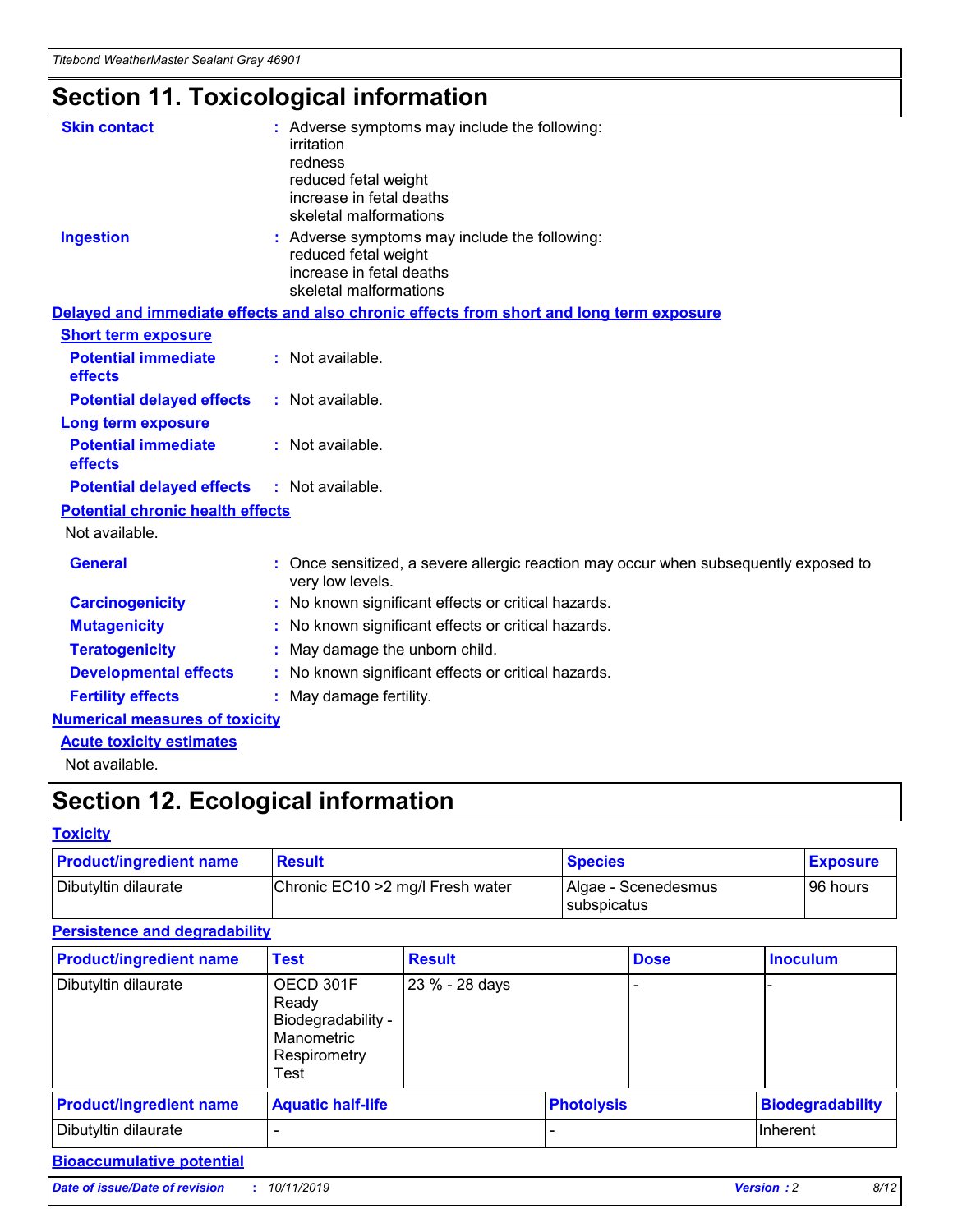## **Section 12. Ecological information**

| <b>Product/ingredient name</b> | $LoaPow$ | <b>BCF</b> | <b>Potential</b> |
|--------------------------------|----------|------------|------------------|
| 3-aminopropyltriethoxysilane   | 1.7      | 3.4        | low              |
| Dibutyltin dilaurate           | 4.44     | 2.91       | low              |

#### **Mobility in soil**

| <i></i>                                                       |                                                     |
|---------------------------------------------------------------|-----------------------------------------------------|
| <b>Soil/water partition</b><br>coefficient (K <sub>oc</sub> ) | : Not available.                                    |
| <b>Other adverse effects</b>                                  | : No known significant effects or critical hazards. |

### **Section 13. Disposal considerations**

**Disposal methods :**

The generation of waste should be avoided or minimized wherever possible. Disposal of this product, solutions and any by-products should at all times comply with the requirements of environmental protection and waste disposal legislation and any regional local authority requirements. Dispose of surplus and non-recyclable products via a licensed waste disposal contractor. Waste should not be disposed of untreated to the sewer unless fully compliant with the requirements of all authorities with jurisdiction. Waste packaging should be recycled. Incineration or landfill should only be considered when recycling is not feasible. This material and its container must be disposed of in a safe way. Care should be taken when handling emptied containers that have not been cleaned or rinsed out. Empty containers or liners may retain some product residues. Avoid dispersal of spilled material and runoff and contact with soil, waterways, drains and sewers.

## **Section 14. Transport information**

|                                      | <b>DOT</b><br><b>Classification</b> | <b>TDG</b><br><b>Classification</b> | <b>Mexico</b><br><b>Classification</b> | <b>ADR/RID</b>           | <b>IMDG</b>              | <b>IATA</b>              |
|--------------------------------------|-------------------------------------|-------------------------------------|----------------------------------------|--------------------------|--------------------------|--------------------------|
| <b>UN number</b>                     | Not regulated.                      | Not regulated.                      | Not regulated.                         | Not regulated.           | Not regulated.           | Not regulated.           |
| <b>UN proper</b><br>shipping name    | $\qquad \qquad \blacksquare$        |                                     |                                        |                          |                          |                          |
| <b>Transport</b><br>hazard class(es) | $\blacksquare$                      | $\blacksquare$                      | $\blacksquare$                         | $\overline{\phantom{a}}$ | $\blacksquare$           | $\blacksquare$           |
| <b>Packing group</b>                 | $\overline{\phantom{a}}$            | $\overline{\phantom{0}}$            | $\overline{\phantom{0}}$               | -                        | $\overline{\phantom{0}}$ | $\overline{\phantom{a}}$ |
| <b>Environmental</b><br>hazards      | No.                                 | No.                                 | No.                                    | No.                      | No.                      | No.                      |

## **Section 15. Regulatory information**

#### **U.S. Federal regulations**

#### **SARA 302/304**

#### **Composition/information on ingredients**

No products were found.

**SARA 304 RQ :** Not applicable.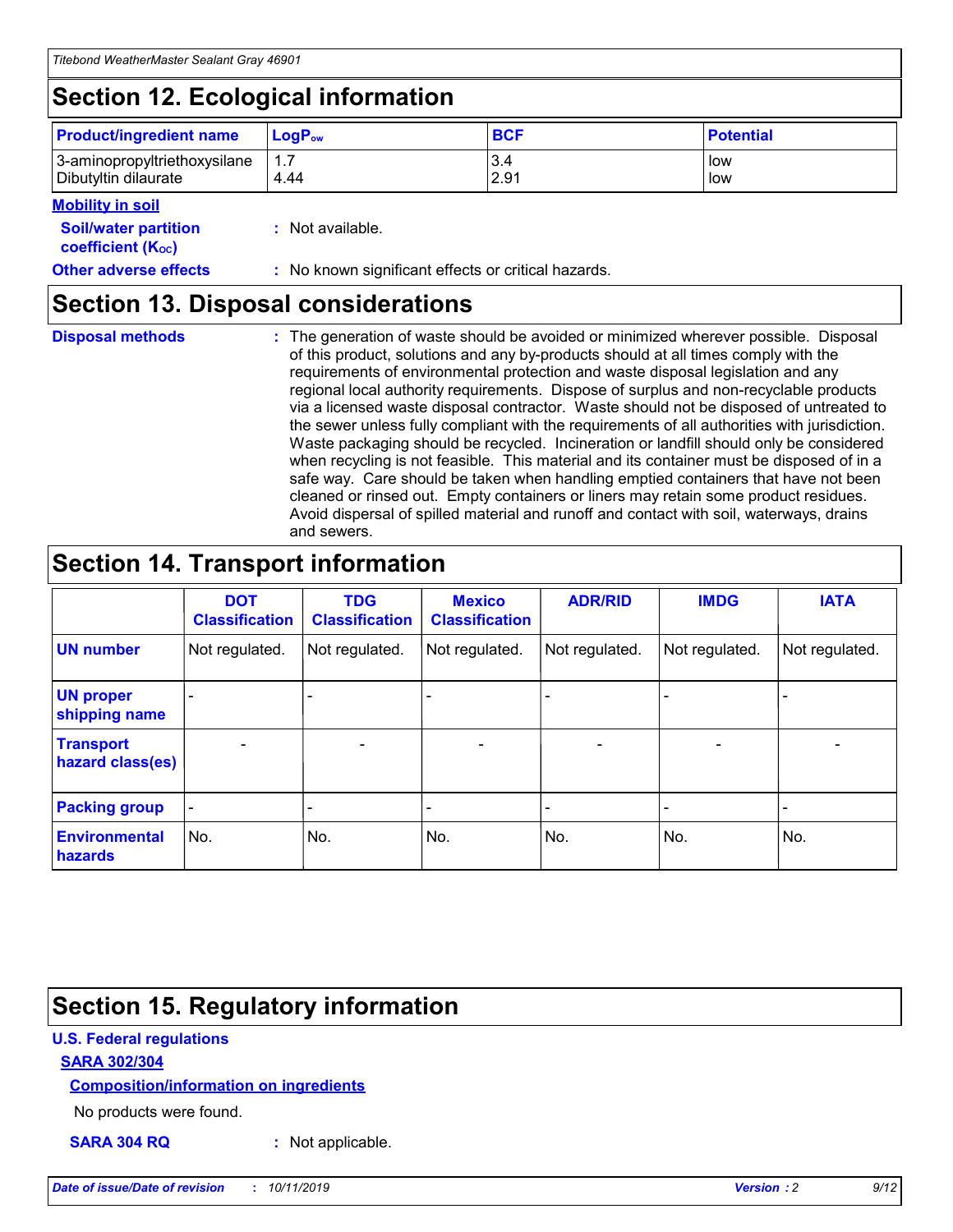## **Section 15. Regulatory information**

#### **SARA 311/312**

**Classification :** EYE IRRITATION - Category 2B SKIN SENSITIZATION - Category 1 TOXIC TO REPRODUCTION (Fertility) - Category 1B TOXIC TO REPRODUCTION (Unborn child) - Category 1B

#### **Composition/information on ingredients**

| <b>Name</b>                  | $\frac{9}{6}$ | <b>Classification</b>                                                                                            |
|------------------------------|---------------|------------------------------------------------------------------------------------------------------------------|
| 3-aminopropyltriethoxysilane | $\leq$ 3      | <b>FLAMMABLE LIQUIDS - Category 4</b><br><b>ACUTE TOXICITY (oral) - Category 4</b>                               |
|                              |               | SKIN IRRITATION - Category 2<br>EYE IRRITATION - Category 2A                                                     |
| Dibutyltin dilaurate         | ≤0.3          | ACUTE TOXICITY (oral) - Category 3<br>SKIN CORROSION - Category 1C                                               |
|                              |               | SERIOUS EYE DAMAGE - Category 1<br>SKIN SENSITIZATION - Category 1<br><b>GERM CELL MUTAGENICITY - Category 2</b> |
|                              |               | TOXIC TO REPRODUCTION (Fertility) - Category 1B<br>TOXIC TO REPRODUCTION (Unborn child) - Category 1B            |
|                              |               | SPECIFIC TARGET ORGAN TOXICITY (REPEATED<br>EXPOSURE) (respiratory system) - Category 1                          |

#### **State regulations**

| <b>Massachusetts</b> | : None of the components are listed. |
|----------------------|--------------------------------------|
| <b>New York</b>      | : None of the components are listed. |
| <b>New Jersey</b>    | : None of the components are listed. |
| <b>Pennsylvania</b>  | : None of the components are listed. |

#### **California Prop. 65**

**A** WARNING: This product can expose you to methanol, which is known to the State of California to cause birth defects or other reproductive harm. For more information go to www.P65Warnings.ca.gov.

| <b>Ingredient name</b> | No significant risk Maximum<br>level | acceptable dosage<br>level |
|------------------------|--------------------------------------|----------------------------|
| methanol               |                                      | Yes.                       |

#### **International regulations**

**Chemical Weapon Convention List Schedules I, II & III Chemicals** Not listed.

#### **Montreal Protocol**

Not listed.

#### **Stockholm Convention on Persistent Organic Pollutants**

Not listed.

### **UNECE Aarhus Protocol on POPs and Heavy Metals**

Not listed.

#### **Inventory list**

### **China :** All components are listed or exempted.

**United States TSCA 8(b) inventory :** All components are active or exempted.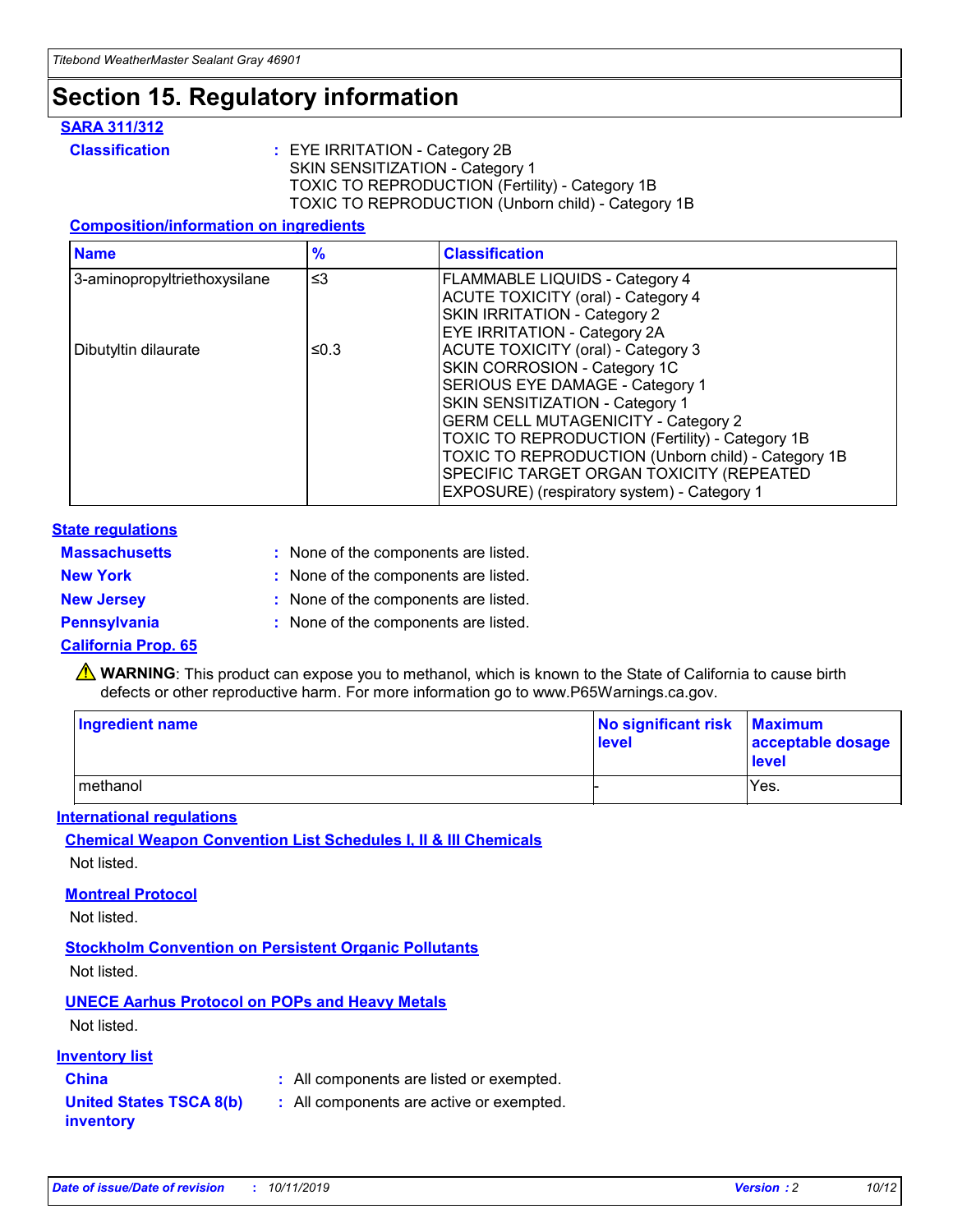## **Section 16. Other information**

**Hazardous Material Information System (U.S.A.)**



**Caution: HMIS® ratings are based on a 0-4 rating scale, with 0 representing minimal hazards or risks, and 4 representing significant hazards or risks. Although HMIS® ratings and the associated label are not required on SDSs or products leaving a facility under 29 CFR 1910.1200, the preparer may choose to provide them. HMIS® ratings are to be used with a fully implemented HMIS® program. HMIS® is a registered trademark and service mark of the American Coatings Association, Inc.**

**The customer is responsible for determining the PPE code for this material. For more information on HMIS® Personal Protective Equipment (PPE) codes, consult the HMIS® Implementation Manual.**

#### **National Fire Protection Association (U.S.A.)**



**Reprinted with permission from NFPA 704-2001, Identification of the Hazards of Materials for Emergency Response Copyright ©1997, National Fire Protection Association, Quincy, MA 02269. This reprinted material is not the complete and official position of the National Fire Protection Association, on the referenced subject which is represented only by the standard in its entirety.**

**Copyright ©2001, National Fire Protection Association, Quincy, MA 02269. This warning system is intended to be interpreted and applied only by properly trained individuals to identify fire, health and reactivity hazards of chemicals. The user is referred to certain limited number of chemicals with recommended classifications in NFPA 49 and NFPA 325, which would be used as a guideline only. Whether the chemicals are classified by NFPA or not, anyone using the 704 systems to classify chemicals does so at their own risk.**

#### **Procedure used to derive the classification**

| <b>Classification</b>                                                                                                                                                                  |                                                                                                                                                                                                                                                                   | <b>Justification</b>                                                                                                                                                                                                                                                                                       |  |
|----------------------------------------------------------------------------------------------------------------------------------------------------------------------------------------|-------------------------------------------------------------------------------------------------------------------------------------------------------------------------------------------------------------------------------------------------------------------|------------------------------------------------------------------------------------------------------------------------------------------------------------------------------------------------------------------------------------------------------------------------------------------------------------|--|
| <b>EYE IRRITATION - Category 2B</b><br>SKIN SENSITIZATION - Category 1<br><b>TOXIC TO REPRODUCTION (Fertility) - Category 1B</b><br>TOXIC TO REPRODUCTION (Unborn child) - Category 1B |                                                                                                                                                                                                                                                                   | Expert judgment<br>Expert judgment<br>Expert judgment<br>Expert judgment                                                                                                                                                                                                                                   |  |
| <b>History</b>                                                                                                                                                                         |                                                                                                                                                                                                                                                                   |                                                                                                                                                                                                                                                                                                            |  |
| <b>Date of printing</b>                                                                                                                                                                | : 4/22/2022                                                                                                                                                                                                                                                       |                                                                                                                                                                                                                                                                                                            |  |
| Date of issue/Date of<br>revision                                                                                                                                                      | : 10/11/2019                                                                                                                                                                                                                                                      |                                                                                                                                                                                                                                                                                                            |  |
| Date of previous issue                                                                                                                                                                 | : 10/16/2020                                                                                                                                                                                                                                                      |                                                                                                                                                                                                                                                                                                            |  |
| <b>Version</b>                                                                                                                                                                         | $\therefore$ 2                                                                                                                                                                                                                                                    |                                                                                                                                                                                                                                                                                                            |  |
| <b>Key to abbreviations</b>                                                                                                                                                            | $\therefore$ ATE = Acute Toxicity Estimate<br><b>BCF</b> = Bioconcentration Factor<br>IATA = International Air Transport Association<br><b>IBC</b> = Intermediate Bulk Container<br><b>IMDG = International Maritime Dangerous Goods</b><br>$UN = United Nations$ | GHS = Globally Harmonized System of Classification and Labelling of Chemicals<br>LogPow = logarithm of the octanol/water partition coefficient<br>MARPOL = International Convention for the Prevention of Pollution From Ships, 1973<br>as modified by the Protocol of 1978. ("Marpol" = marine pollution) |  |